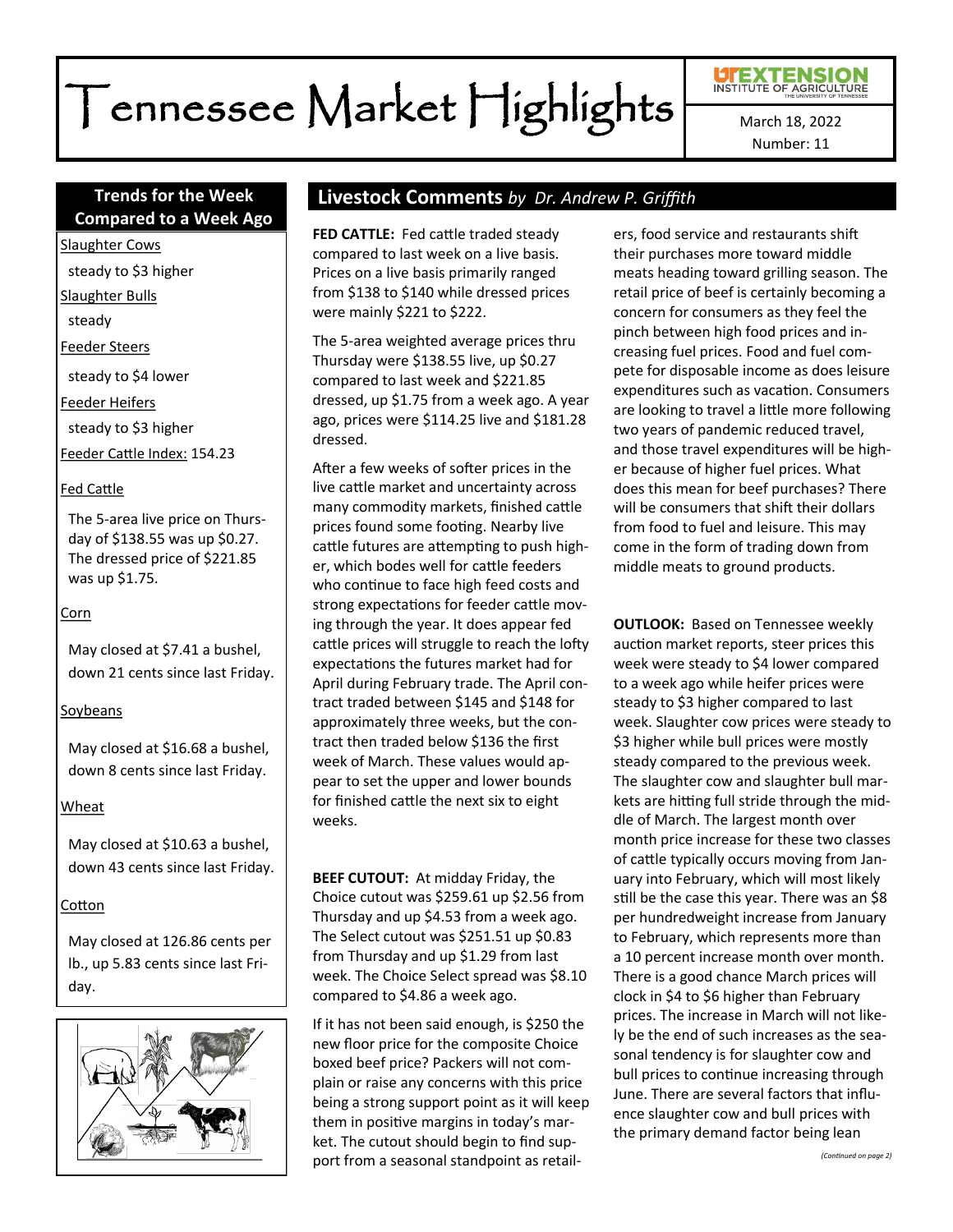# **Livestock Comments** by Dr. Andrew Griffith Feeder Cattle index, which are actual cash sales of steers

*(Continued from page 1)*

grinding beef. Some factors that could influence this market moving through the next several years include consumers trading more grinding beef for value cuts given the extremely elevated price of beef items and the shift in production in Australia to more grain finished beef. Higher beef prices will certainly result in some consumers reducing the quantity of steaks purchased and increase the quantity of ground beef purchased. The shift in Australia production to include more grain finished beef will likely reduce the supply of lean grinding beef, which is a commodity commonly imported to the United States from Australia. A reduction in this supply will increase the price of imports that in turn should increase the price of grinding beef from cows. Not to be undersold, it should also increase the value of 50-50 trimmings from finished cattle.

**ASK ANDREW, TN THINK TANK:** A question was asked this week about the differences in live cattle futures and feeder cattle futures and what those prices actually represent. The feeder cattle futures price represents an 800 pound Large/ Medium frame, #1/#2 muscled steer. For more perspective, feeder cattle futures prices are the expected price of the CME weighing 700-899 pounds in a 12-state region (TX, OK, KS, MO, IA, NE, SD, ND, WY, MT, CO, NM). Thus, the March feeder cattle contract price should be really close to the CME FC index, which means the futures price and actual cash prices are in line. Live cattle represent steers and heifers ready to be harvested. Thus, cattle who are ready to exit the feedlot and be sent to a slaughter and packing facility. Based on the live cattle contract, the price should represent steers or heifers grading 70% Choice and 30% Select or higher with a Yield Grade 3. Every steer must weigh 1,050-1,500 pounds and heifers weigh 1,050-1,350 pounds based on contract specifications.

Please send questions and comments to [agriff14@utk.edu](mailto:agriff14@utk.edu) or send a letter to Andrew P. Griffith, University of Tennessee, P.O. Box 160, 1000 Main Entrance Dr., Spring Hill, TN 37174.

**FRIDAY'S FUTURES MARKET CLOSING PRICES:** Friday's closing prices were as follows: Live/fed cattle –April \$140.50 +1.03; June \$137.28 +1.35; August \$137.80 +1.15; Feeder cattle –March \$157.00 +0.43; April \$162.33 +1.23; May \$167.45 +1.58; August \$180.70 +1.40; May corn closed at \$7.42 down 13 cents from Thursday.

# **Crop Comments** *by Dr. Aaron Smith*

#### **Overview**

Corn, soybeans, and wheat were down; cotton was up for the week.

Managing financial risk for the 2022 crop will be the most important decision producers make this year. So far, 2022 has been positive for grain and oilseed prices. Since the start of the year, harvest futures contracts for soybeans are up \$2.00 (\$12.69 to \$14.69), corn up \$0.98 (\$5.46 to \$6.44), and wheat up \$2.80 (\$7.64 to \$10.44). However, expenses are up dramatically since last year. Fertilizer prices are up 49% to 138%, de-

|           | Previous | Current | Change  |
|-----------|----------|---------|---------|
| USD Index | 99 10    | 98.25   | $-0.85$ |
| Crude Oil | 109.29   | 104.76  | $-4,53$ |
| D.ITA     | 33,139   | 34,575  | 1,436   |

pending on type. Additionally, availability of crop protection inputs are a concern and prices have been continuously changing throughout the winter/spring planning season. As such, it will be important for producers to continually adjust their cost of production estimates and breakeven prices based on their current circumstances and evolving cost structures.

Crop insurance provides a great base for a risk management plan with projected (pre-planting) prices set at \$7.14 for wheat, \$1.03 for cotton, \$5.90 for corn, and \$14.30 for soybeans. However, substantial price gaps have opened between the projected crop insurance prices and current futures market offerings (corn +54 cents; soybeans +39 cents; cotton +2.34 cents; and wheat +334 cents). Harvest crop insurance prices provide the potential for establishing higher price guarantees, but what if futures markets peak and then retreat into the harvest price determination period? Producers could unnecessarily leave money on the table. Risk management plans are implemented because we do not know what will happen. As such, strategically removing price risk when opportunities are presented should be strongly considered.

There is still bullish support in grain, oilseed, and fiber markets, however a downside correction is overdue, and volatility will continue to persist. Establishing a cash price on some production, at current prices, to offset increased input prices is a prudent measure to manage financial risk. Factoring in local basis and cash market offers for harvest delivery should be fully explored and the risk/reward weighed. However, being too aggressive with the percent of production priced can exchange price risk for production risk or sell producers out of extended bull markets.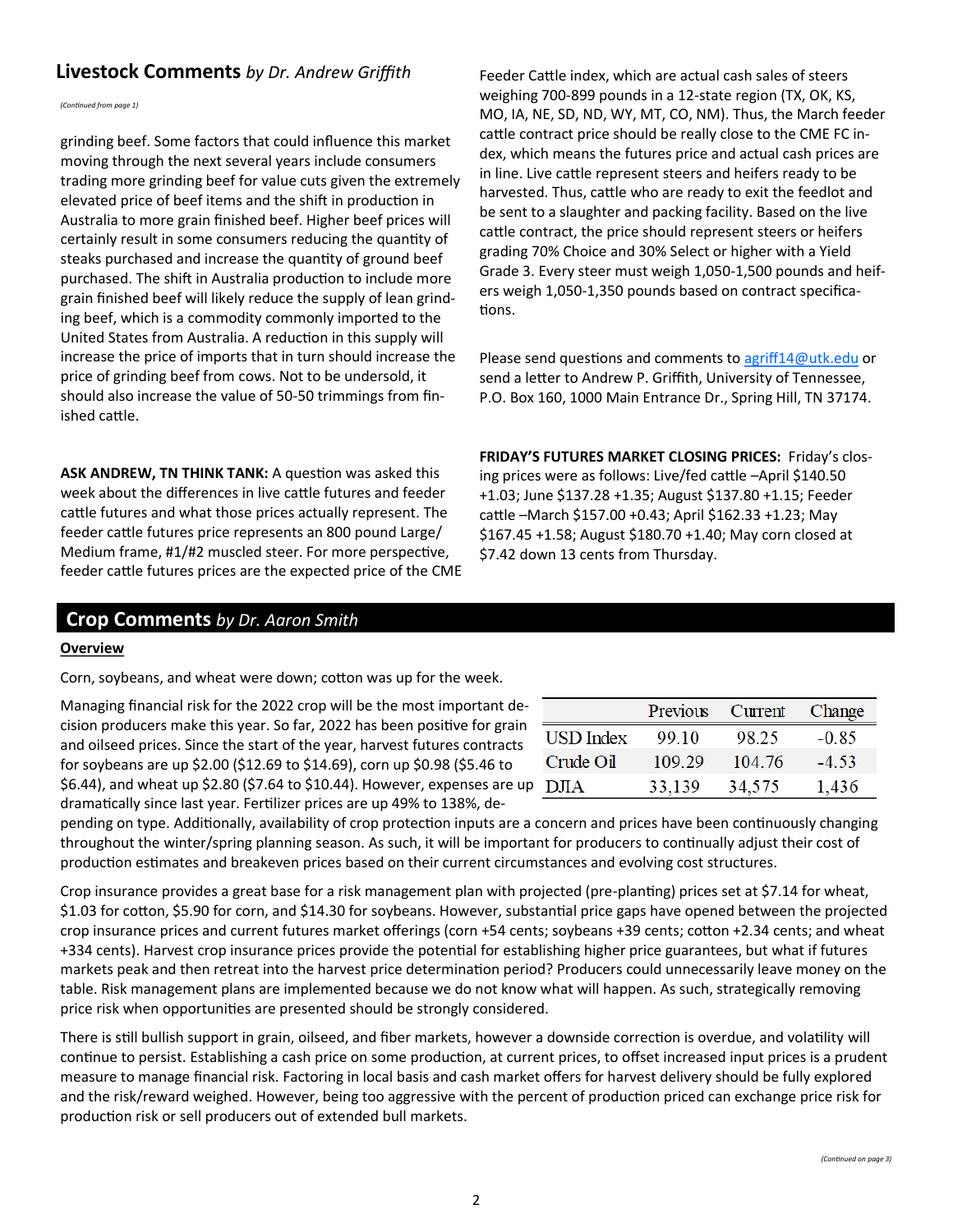# **Crop Comments** *by Dr. Aaron Smith*

One source of data to evaluate pricing decisions is options markets (this does not necessarily mean pricing though options, but as a source of market information). Specifically, strike prices relative to premium costs. For examples, a December 2022 corn put option at \$6.50 has a premium of \$0.74 cents or a \$5.76 futures floor (compared to a projected crop insurance price of \$5.90); a July 2022 wheat put option at \$10.50 has a premium of \$1.10 cents or a \$9.40 futures floor (compared to a projected crop insurance price of \$7.14). Elevating the price floor for wheat production may make sense for many producers, whereas for corn the options strategy may not. Options markets provide information on prices and volatility. Desired strategies will vary by producer based on price expectations, cost of production, and marketing tool used, however all producers should look at option markets as a source of information and determine if implementation is worthwhile for your operation.

#### **Corn**

Ethanol production for the week ending March 11 was 1.026 million barrels per day, down 2,000 from the previous week. Ethanol stocks were 25.945 million barrels, up 0.674 million compared to last week. Corn net sales reported by exporters for March 4-10, 2022, were down compared to last week with net sales of 72.3 million bushels for the 2021/22 marketing year and 8.0 million bushels for the 2022/23 marketing year. Exports for the same period were down 28% from last week at 50.1 million bushels. Corn export sales and commitments were 82% of the USDA estimated total exports for the 2021/22 marketing year (September 1 to August 31) compared to the previous 5-year average of 81%. Across Tennessee, average corn basis (cash pricenearby futures price) weakened or remained unchanged at West, Northwest, West-Central, North-Central, and Mississippi River elevators and barge points. Overall, basis for the week ranged from 30 under to 25 over, with an average of 3 under the May futures at elevators and barge points. May 2022 corn futures closed at \$7.41, down 21 cents since last Friday. For the week, May 2022 corn futures traded between \$7.26 and \$7.67. May/Jul and May/Dec future spreads were -29 and -96 cents. July 2022 corn futures closed at \$7.12, down 16 cents since last Friday.



New crop cash prices at elevators and barge points ranged from \$5.94 to \$6.74. December 2022 corn futures closed at \$6.45, down 10 cents since last Friday. Downside price protection could be obtained by purchasing a \$6.50 December 2022 Put Option costing 74 cents establishing a \$5.76 futures floor.

## **Soybeans**

Net sales reported by exporters were down compared to last week with net sales of 46.0 million bushels for the 2021/22 marketing year and 17.5 million bushes for the 2022/23 marketing year. Exports for the same period were down 14% compared to last week at 26.2 million bushels. Soybean export sales and commitments were 94% of the USDA estimated total annual exports for the 2021/22 marketing year (September 1 to August 31), compared to the previous 5-year average of 90%. Across Tennessee, average soybean basis weakened or remained unchanged at West, West-Central, and North-Central elevators and barge points and strengthened at Northwest and Mississippi River elevators and barge points. Basis ranged from 20 under to 34 over, with an average basis of 4 over the May futures contract. May 2022 soybean futures closed at \$16.68, down 8 cents since last Friday. For the week, May 2022 soybean futures traded between \$16.38 and \$16.97. May/Jul and May/Nov future spreads were -23 and -202 cents. May 2022 soybean-to-corn price ratio was 2.25 at the end of the week. July 2022 soybean futures closed at \$16.45, down 6 cents since last Friday.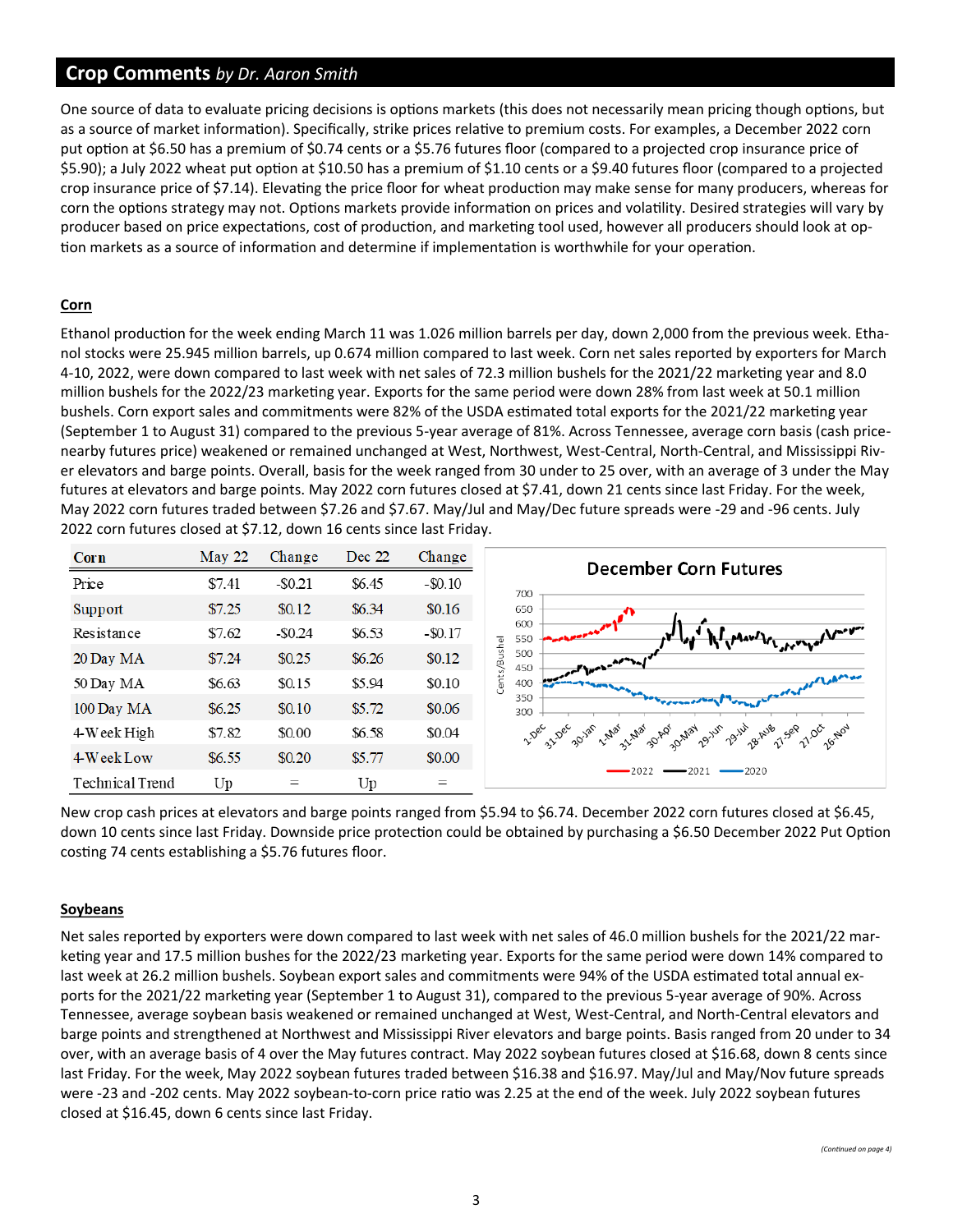### **Crop Comments** *by Dr. Aaron Smith*

| <b>Soybeans</b> | May 22  | Change   | <b>Nov 22</b> | Change   |
|-----------------|---------|----------|---------------|----------|
| Price           | \$16.68 | $-$0.08$ | \$14.66       | $-$0.25$ |
| Support         | \$16.32 | $-$0.10$ | \$14.42       | $-$0.06$ |
| Resistance      | \$17.07 | $-$0.16$ | \$14.92       | $-$0.27$ |
| 20 Day MA       | \$16.58 | \$0.21   | \$14.64       | \$0.06   |
| 50 Day MA       | \$15.53 | \$0.29   | \$14.03       | \$0.19   |
| 100 Day MA      | \$14.21 | \$0.20   | \$13.24       | \$0.12   |
| 4-Week High     | \$17.59 | \$0.00   | \$15.55       | \$0.00   |
| 4-Week Low      | \$15.79 | \$0.33   | \$14.03       | \$0.00   |
| Technical Trend | Up      | $=$      | Up            | $=$      |



Nov/Dec 2022 soybean-to-corn price ratio was 2.27 at the end of the week. New crop cash soybean prices at elevators and barge points ranged from \$14.33 to \$15.11. November 2022 soybean futures closed at \$14.66, down 25 cents since last Friday. Downside price protection could be achieved by purchasing a \$14.80 November 2022 Put Option which would cost 117 cents and set a \$13.63 futures floor.

#### **Cotton**

Net sales reported by exporters were down compared to last week with net sales of 371,400 bales for the 2021/22 marketing year and 49,000 bales for the 2022/23 marketing year. Exports for the same period were down 1% compared to last week at 325,500 bales. Upland cotton export sales were 98% of the USDA estimated total annual exports for the 2021/22 marketing year (August 1 to July 31), compared to the previous 5-year average of 94%. Delta upland cotton spot price quotes for March 17 were 122.86 cents/lb. (41-4-34) and 125.11 cents/lb. (31-3-35). Adjusted world price increased 1.55 cents to 113.26 cents. May 2022 cotton futures closed at 126.86 cents, up 5.83 cents since last Friday. For the week, May 2022 cotton futures traded between 117.05 and 126.86 cents. May/Jul and May/Dec cotton futures spreads were -3.83 cents and -21.62 cents. July 2022 cotton futures closed at 123.03 cents, up 6.24 cents since last Friday.



December 2022 cotton futures closed at 105.24 cents, up 1 cent since last Friday. Downside price protection could be obtained by purchasing a 106 cent December 2022 Put Option costing 11.76 cents establishing a 94.24 cent futures floor.

#### **Wheat**

Wheat net sales reported by exporters were up compared to last week with net sales of 5.4 million bushels for the 2021/22 marketing year and 12.0 million bushels for the 2022/23 marketing year. Exports for the same period were down 35% from last week at 9.2 million bushels. Wheat export sales were 87% of the USDA estimated total annual exports for the 2021/22 marketing year (June 1 to May 31), compared to the previous 5-year average of 97%. Wheat cash prices at elevators and barge points ranged from \$9.46 to \$10.74. May 2022 wheat futures closed at \$10.63, down 43 cents since last Friday. May 2022 wheat futures traded between \$10.31 and \$11.60 this week. May wheat-to-corn price ratio was 1.43. May/Jul and May/Sep future spreads were -19 and -58 cents.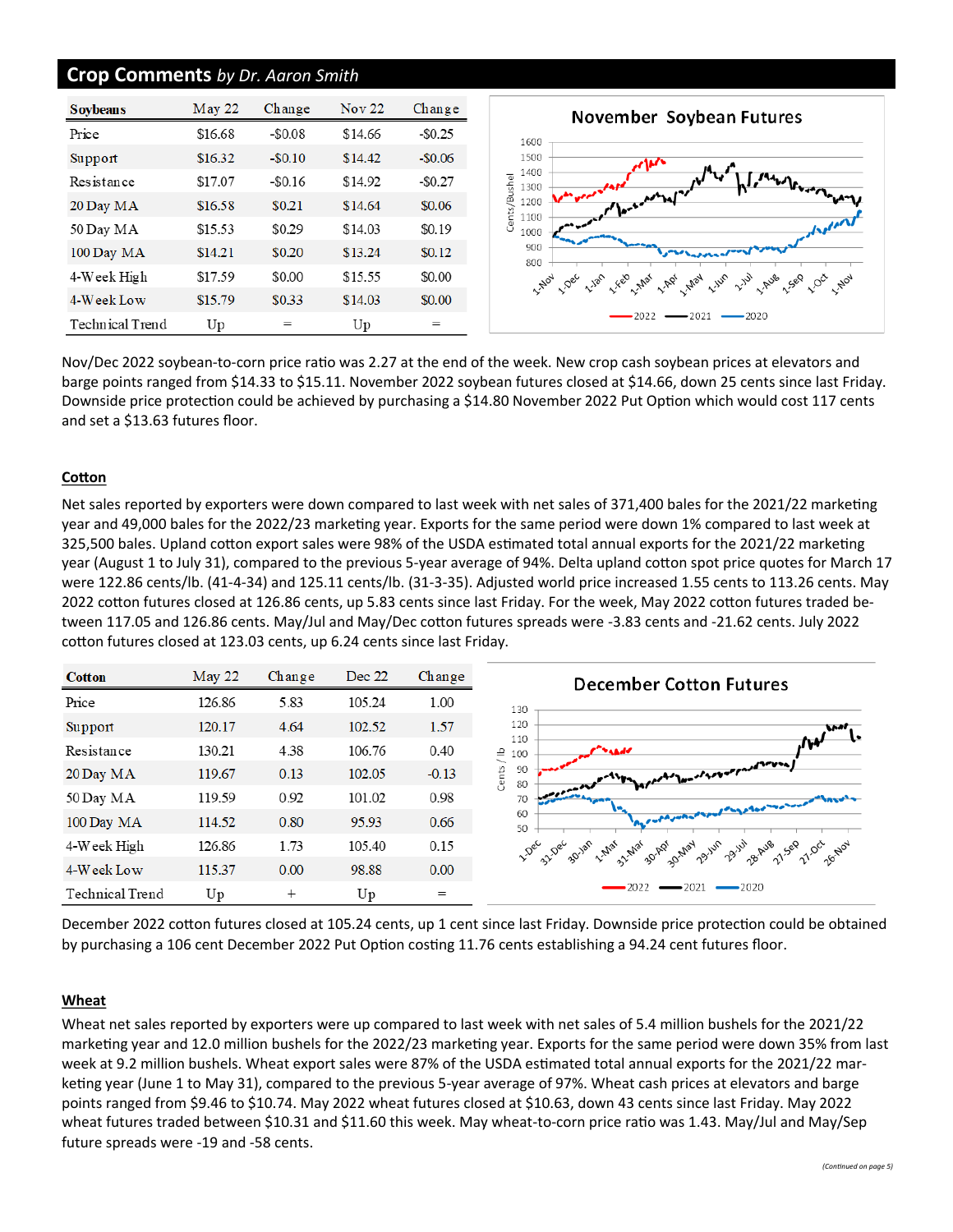# **Crop Comments** *by Dr. Aaron Smith*

| Wheat           | May 22  | Change     | <b>Jul 22</b> | Change     | <b>July Wheat Futures</b>                                                     |
|-----------------|---------|------------|---------------|------------|-------------------------------------------------------------------------------|
| Price           | \$10.63 | $-$ \$0.43 | \$10.44       | $-$ \$0.33 | 1300                                                                          |
| Support         | \$10.24 | \$0.36     | \$10.05       | \$0.44     | 1200                                                                          |
| Resistance      | \$11.25 | $-\$1.45$  | \$11.05       | $-$ \$0.66 | 1100<br>21000                                                                 |
| 20 Day MA       | \$10.55 | \$0.75     | \$10.28       | \$0.70     | Bus <br>900                                                                   |
| 50 Day MA       | \$8.90  | \$0.33     | \$8.75        | \$0.31     | 800<br>ø<br>Ğ<br>700                                                          |
| 100 Day MA      | \$8.47  | \$0.17     | \$8.34        | \$0.16     | interested for lows and way<br>600                                            |
| $4$ Week High   | \$13.63 | \$0.00     | \$12.78       | \$0.00     | 500<br>400                                                                    |
| 4-Week Low      | \$8.10  | \$0.31     | \$8.07        | \$0.32     | 1-Jul 1-Aug 1-Sep 1-Oct 1-Nov 1-Dec 1-Jan 1-Feb 1-Mar 1-Apr 1-May 1-Jun 1-Jul |
| Technical Trend | Up      | $=$        | Up            | $=$        | $-2021 - 2020$<br>2022                                                        |

New crop wheat cash prices at elevators and barge points ranged from \$8.95 to \$10.63. July 2022 wheat futures closed at \$10.44, down 33 cents since last Friday. Downside price protection could be obtained by purchasing a \$10.50 July 2022 Put Option costing 110 cents establishing a \$9.40 futures floor. September 2022 wheat futures closed at \$10.05, down 39 cents since last Friday.

#### **Additional Information:**

*Links for data presented*: U.S. Export Sales - [https://apps.fas.usda.gov/export](https://apps.fas.usda.gov/export-sales/esrd1.html)-sales/esrd1.html USDA FAS: Weekly Export Performance Indicator - <https://apps.fas.usda.gov/esrquery/esrpi.aspx> EIA: Weekly ethanol Plant Production - [https://www.eia.gov/dnav/pet/pet\\_pnp\\_wprode\\_s1\\_w.htm](https://www.eia.gov/dnav/pet/pet_pnp_wprode_s1_w.htm) EIA: Weekly Supply Estimates - [https://www.eia.gov/dnav/pet/pet\\_sum\\_sndw\\_a\\_EPOOXE\\_sae\\_mbbl\\_w.htm](https://www.eia.gov/dnav/pet/pet_sum_sndw_a_EPOOXE_sae_mbbl_w.htm) Upland Cotton Reports - [https://www.fsa.usda.gov/FSA/epasReports?area=home&subject=ecpa&topic=fta](https://www.fsa.usda.gov/FSA/epasReports?area=home&subject=ecpa&topic=fta-uc)-uc Tennessee Crop Progress - [https://www.nass.usda.gov/Statistics\\_by\\_State/Tennessee/Publications/](https://www.nass.usda.gov/Statistics_by_State/Tennessee/Publications/Crop_Progress_&_Condition/) [Crop\\_Progress\\_&\\_Condition/](https://www.nass.usda.gov/Statistics_by_State/Tennessee/Publications/Crop_Progress_&_Condition/) U.S. Crop Progress - <http://usda.mannlib.cornell.edu/MannUsda/viewDocumentInfo.do?documentID=1048> USDA AMS: Market News - [https://www.ams.usda.gov/market](https://www.ams.usda.gov/market-news/search-market-news)-news/search-market-news

If you would like further information or clarification on topics discussed in the crop comments section or would like to be added to our free email list please contact me at aaron.smith@utk.edu.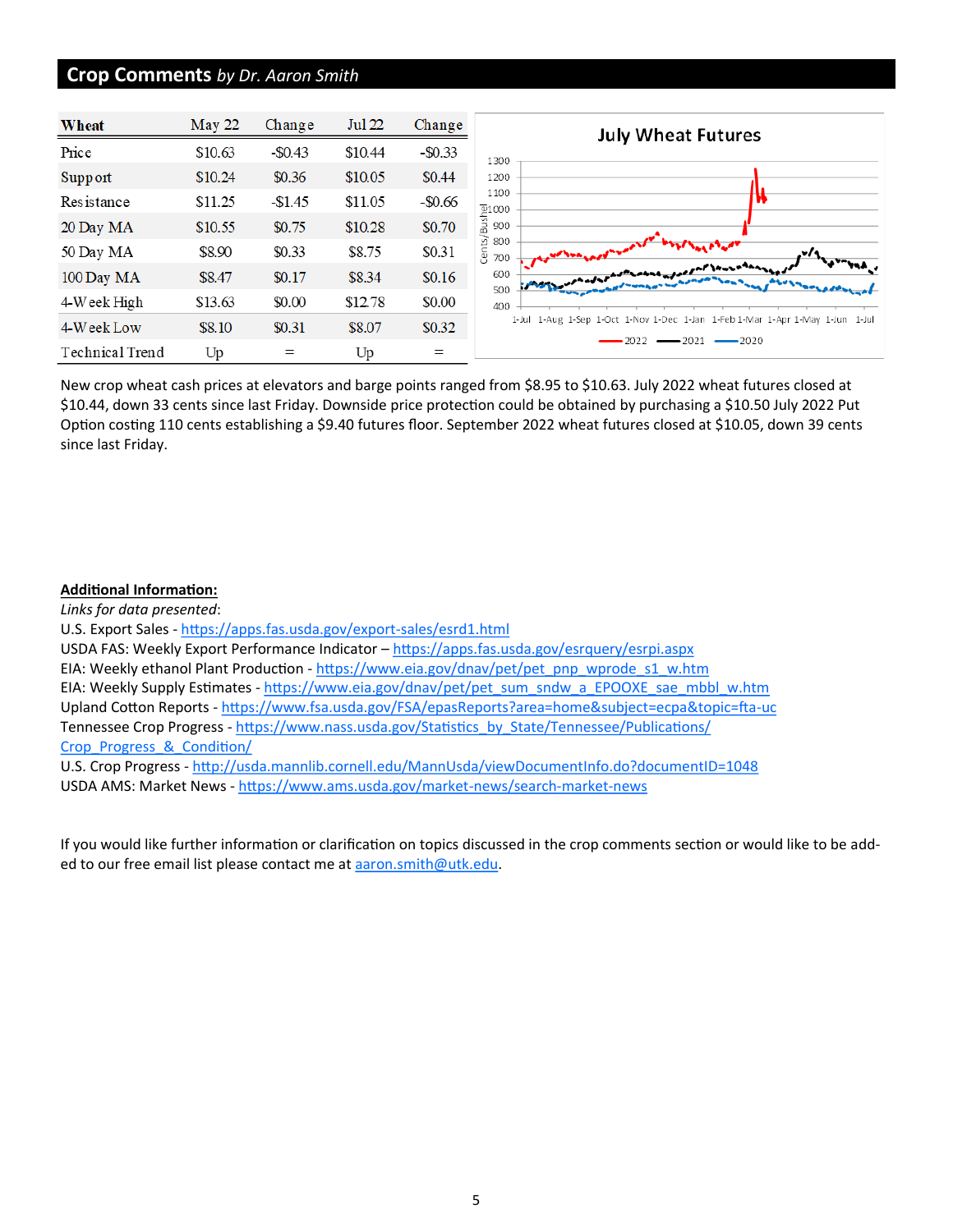| <b>Prices Paid to Farmers by Elevators</b>        |                                                      |               |               |               |               |  |  |  |
|---------------------------------------------------|------------------------------------------------------|---------------|---------------|---------------|---------------|--|--|--|
| Friday, March 11, 2022---Thursday, March 17, 2022 |                                                      |               |               |               |               |  |  |  |
|                                                   | Friday<br>Wednesday<br>Monday<br>Tuesday<br>Thursday |               |               |               |               |  |  |  |
|                                                   | Average                                              | Average       | Average       | Average       | Average       |  |  |  |
| No. 2 Yellow Soybeans                             | \$/bushel--                                          |               |               |               |               |  |  |  |
| Northwest                                         | 16.59                                                | 16.54         | 16.42         | 16.33         | 16.53         |  |  |  |
| <b>North Central</b>                              | 16.81                                                | 16.66         | 16.39         | 16.29         | 6.49          |  |  |  |
| <b>West Central</b>                               | 16.76                                                | 16.71         | 16.59         | 16.49         | 16.69         |  |  |  |
| West                                              | 17.10                                                | 17.04         | 16.92         | 16.83         | 17.02         |  |  |  |
| Mississippi River                                 | 16.97                                                | 16.92         | 16.80         | 16.71         | 16.90         |  |  |  |
| <b>Yellow Corn</b>                                |                                                      |               |               |               |               |  |  |  |
| Northwest                                         | 7.42                                                 | 7.28          | 7.37          | 7.09          | 7.33          |  |  |  |
| <b>North Central</b>                              | 7.38                                                 | 7.23          | 7.33          | 7.05          | 7.25          |  |  |  |
| <b>West Central</b>                               | 7.63                                                 | 7.48          | 7.58          | 7.30          | 7.55          |  |  |  |
| West                                              | 7.88                                                 | 7.73          | 7.83          | 7.55          | 7.80          |  |  |  |
| Mississippi River                                 | 7.74                                                 | 7.60          | 7.70          | 7.41          | 7.65          |  |  |  |
| Wheat                                             |                                                      |               |               |               |               |  |  |  |
| Northwest                                         |                                                      |               |               |               |               |  |  |  |
| <b>North Central</b>                              | 9.57                                                 | 9.46          | 10.74         | 9.89          | 10.18         |  |  |  |
| West                                              |                                                      |               |               |               |               |  |  |  |
| Mississippi River                                 |                                                      |               |               |               |               |  |  |  |
| Cotton                                            | \$/pound-                                            |               |               |               |               |  |  |  |
| Memphis                                           | 122.03-124.28                                        | 119.77-122.02 | 119.60-121.85 | 120.80-123.05 | 122.86-125.11 |  |  |  |







# **Futures Settlement Prices: Crops & Livestock**

Corn: [https://www.cmegroup.com/trading/agricultural/grain](https://www.cmegroup.com/trading/agricultural/grain-and-oilseed/corn.html)-and-oilseed/corn.html Soybeans: [https://www.cmegroup.com/trading/agricultural/grain](https://www.cmegroup.com/trading/agricultural/grain-and-oilseed/soybean.html)-and-oilseed/soybean.html Wheat: [https://www.cmegroup.com/trading/agricultural/grain](https://www.cmegroup.com/trading/agricultural/grain-and-oilseed/wheat.html)-and-oilseed/wheat.html Soybean Meal: [https://www.cmegroup.com/trading/agricultural/grain](https://www.cmegroup.com/trading/agricultural/grain-and-oilseed/soybean-meal.html)-and-oilseed/soybean-meal.html Cotton: [https://www.theice.com/products/254/Cotton](https://www.theice.com/products/254/Cotton-No-2-Futures/data?marketId=5352193)-No-2-Futures/data?marketId=5352193 Live Cattle: [https://www.cmegroup.com/trading/agricultural/livestock/live](https://www.cmegroup.com/trading/agricultural/livestock/live-cattle.html)-cattle.html Feeder Cattle: [https://www.cmegroup.com/trading/agricultural/livestock/feeder](https://www.cmegroup.com/trading/agricultural/livestock/feeder-cattle.html)-cattle.html Lean Hogs: [https://www.cmegroup.com/trading/agricultural/livestock/lean](https://www.cmegroup.com/trading/agricultural/livestock/lean-hogs.html)-hogs.html Class III Milk: [https://www.cmegroup.com/trading/agricultural/dairy/class](https://www.cmegroup.com/trading/agricultural/dairy/class-iii-milk.html)-iii-milk.html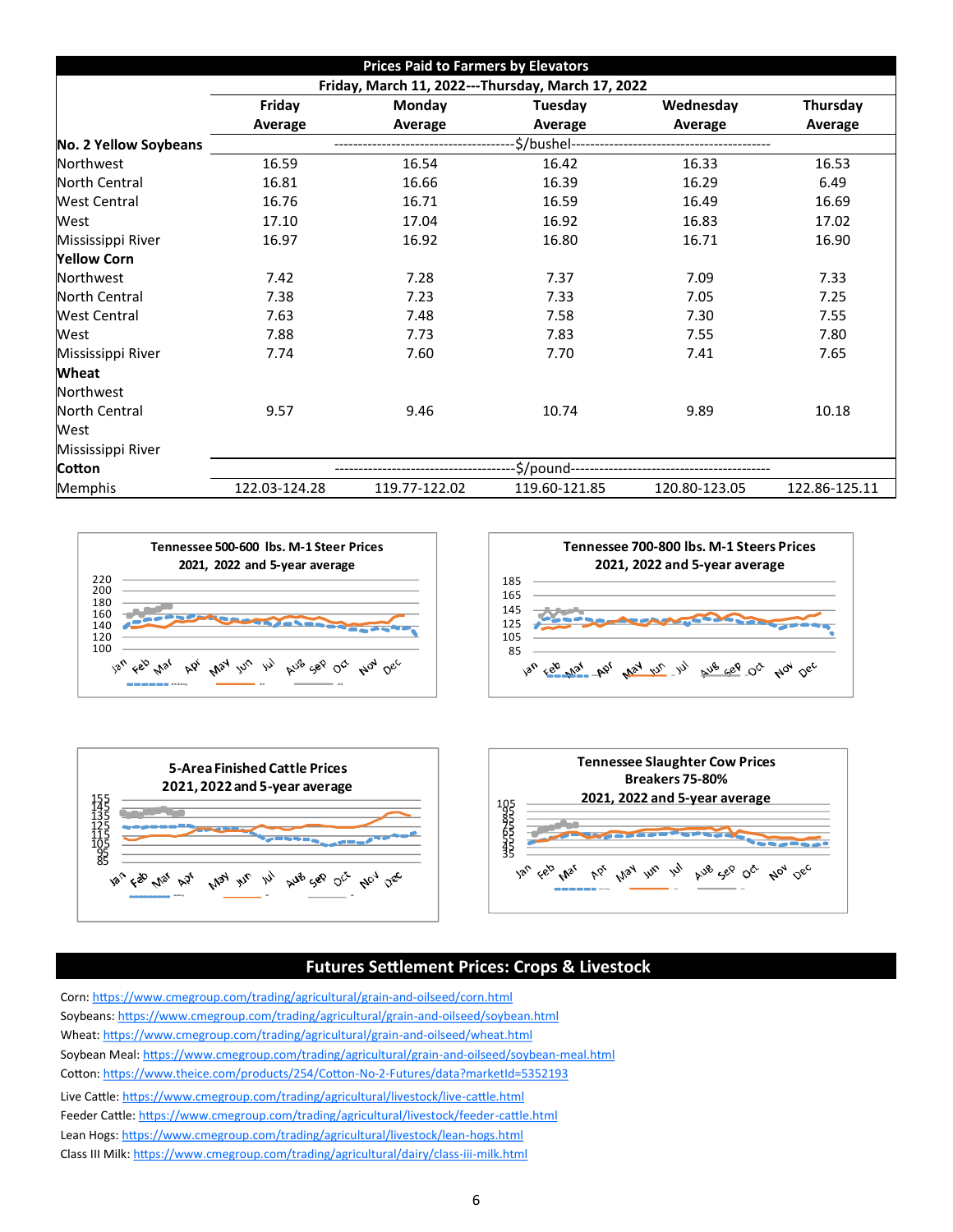|                                  |           |        | Prices on Tennessee Reported Livestock Auctions for the week ending Monday, March 14, 2022 |                  |                  |
|----------------------------------|-----------|--------|--------------------------------------------------------------------------------------------|------------------|------------------|
|                                  | This Week |        | Last Week's                                                                                | Year Ago         |                  |
|                                  | Low       | High   | Weighted Average                                                                           | Weighted Average | Weighted Average |
|                                  |           |        |                                                                                            |                  |                  |
| Steers: Medium/Large Frame #1-2  |           |        |                                                                                            |                  |                  |
| 300-400 lbs.                     | 172.50    | 220.00 | 195.74                                                                                     | 203.12           | 169.77           |
| 400-500 lbs.                     | 160.00    | 197.50 | 186.25                                                                                     | 186.12           | 162.26           |
| 500-600 lbs.                     | 154.00    | 187.00 | 169.47                                                                                     | 171.11           | 146.04           |
| 600-700 lbs.                     | 131.00    | 170.00 | 156.67                                                                                     | 154.15           | 133.64           |
| 700-800 lbs.                     | 125.00    | 157.50 | 141.73                                                                                     | 144.22           | 126.38           |
| Steers: Small Frame #1-2         |           |        |                                                                                            |                  |                  |
| 300-400 lbs.                     | 155.00    | 191.00 | 180.61                                                                                     | 171.77           | 147.50           |
| 400-500 lbs.                     | 165.00    | 175.00 | 170.09                                                                                     | 165.18           | 137.34           |
| 500-600 lbs.                     | $---$     | $---$  | ---                                                                                        | ---              | 126.63           |
| 600-700 lbs.                     |           |        |                                                                                            | ---              | 116.12           |
| Steers: Medium/Large Frame #3    |           |        |                                                                                            |                  |                  |
| 300-400 lbs.                     | 150.00    | 190.00 | 178.14                                                                                     | 175.57           | 153.88           |
| 400-500 lbs.                     | 140.00    | 185.00 | 170.44                                                                                     | 159.55           | 144.81           |
| 500-600 lbs.                     | 142.00    | 173.00 | 157.28                                                                                     | 155.87           | 133.89           |
| 600-700 lbs.                     | 130.00    | 145.00 | 137.43                                                                                     | 137.23           | 125.17           |
| 700-800 lbs.                     | 127.50    | 137.00 | 132.93                                                                                     | ---              | 112.53           |
| <b>Holstein Steers</b>           |           |        |                                                                                            |                  |                  |
| 300-400 lbs.                     | 112.50    | 112.50 | 112.50                                                                                     | ---              |                  |
| 500-600 lbs.                     | $---$     | ---    | ---                                                                                        | ---              |                  |
| 700-800 lbs.                     |           | ---    | ---                                                                                        | ---              | ---              |
| Slaughter Cows & Bulls           |           |        |                                                                                            |                  |                  |
| Breakers 75-80%                  | 72.00     | 88.00  | 80.62                                                                                      | 76.76            | 58.15            |
| Boners 80-85%                    | 68.00     | 89.00  | 77.97                                                                                      | 75.03            | 58.67            |
| Lean 85-90%                      | 49.00     | 79.00  | 63.84                                                                                      | 64.94            | 49.14            |
| Bulls YG 1                       | 91.00     | 118.50 | 105.76                                                                                     | 100.84           | 85.10            |
| Heifers: Medium/Large Frame #1-2 |           |        |                                                                                            |                  |                  |
| 300-400 lbs.                     | 141.00    | 172.00 | 157.71                                                                                     | 163.57           | 138.11           |
| 400-500 lbs.                     | 129.00    | 162.50 | 152.84                                                                                     | 154.67           | 134.09           |
| 500-600 lbs.                     | 124.00    | 157.50 | 144.82                                                                                     | 145.44           | 125.06           |
| 600-700 lbs.                     | 125.00    | 143.00 | 135.91                                                                                     | 135.36           | 116.90           |
| Heifers: Small Frame #1-2        |           |        |                                                                                            |                  |                  |
| 300-400 lbs.                     | 140.00    | 147.50 | 143.75                                                                                     | 144.17           | 116.15           |
| 400-500 lbs.                     | 137.50    | 145.00 | 141.77                                                                                     | 136.02           | 121.46           |
| 500-600 lbs.                     |           |        |                                                                                            | 130.34           | 112.92           |
| 600-700 lbs.                     | 125.00    | 125.00 | 125.00                                                                                     | 123.74           |                  |
| Heifers: Medium/Large Frame #2-3 |           |        |                                                                                            |                  |                  |
| 300-400 lbs.                     | 130.00    | 161.00 | 147.09                                                                                     | 144.52           | 127.70           |
| 400-500 lbs.                     | 123.00    | 152.50 | 142.85                                                                                     | 141.88           | 125.07           |
| 500-600 lbs.                     | 112.00    | 145.00 | 134.11                                                                                     | 132.34           | 115.85           |
| 600-700 lbs.                     | 120.00    | 130.00 | 125.31                                                                                     | 125.75           | 105.84           |

Cattle Receipts

This week:4,958 Week ago:6,311 Year ago:11,220